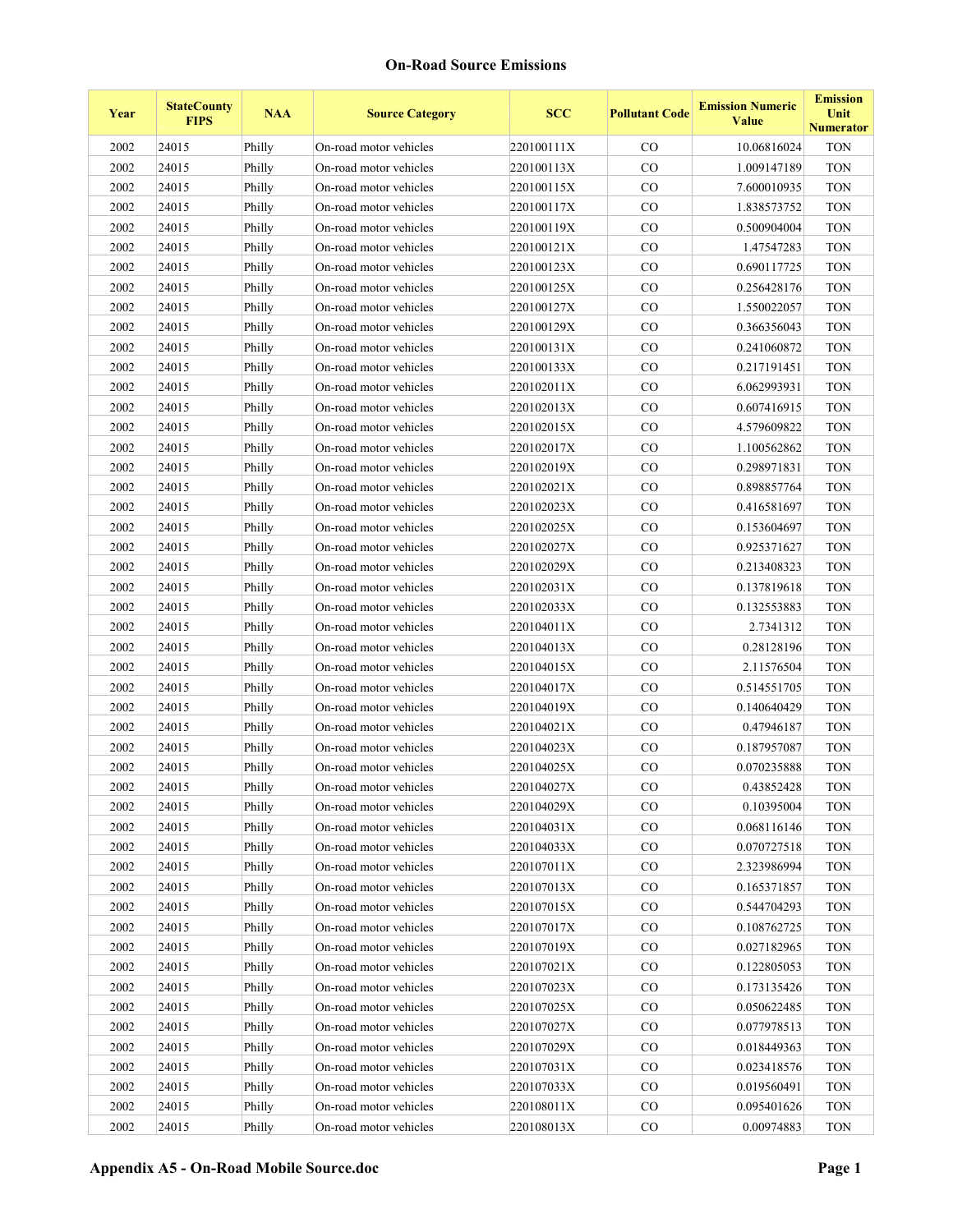| Year     | <b>StateCounty</b><br><b>FIPS</b> | <b>NAA</b> | <b>Source Category</b> | <b>SCC</b> | <b>Pollutant Code</b> | <b>Emission Numeric</b><br><b>Value</b> | <b>Emission</b><br>Unit<br><b>Numerator</b> |
|----------|-----------------------------------|------------|------------------------|------------|-----------------------|-----------------------------------------|---------------------------------------------|
| 2002     | 24015                             | Philly     | On-road motor vehicles | 220108015X | $\rm CO$              | 0.041622124                             | <b>TON</b>                                  |
| 2002     | 24015                             | Philly     | On-road motor vehicles | 220108017X | $\rm CO$              | 0.006458434                             | <b>TON</b>                                  |
| 2002     | 24015                             | Philly     | On-road motor vehicles | 220108019X | CO                    | 0.007219028                             | <b>TON</b>                                  |
| 2002     | 24015                             | Philly     | On-road motor vehicles | 220108021X | CO                    | 0.068354245                             | <b>TON</b>                                  |
| 2002     | 24015                             | Philly     | On-road motor vehicles | 220108023X | CO                    | 0.005919405                             | <b>TON</b>                                  |
| 2002     | 24015                             | Philly     | On-road motor vehicles | 220108025X | CO                    | 0.001125459                             | <b>TON</b>                                  |
| 2002     | 24015                             | Philly     | On-road motor vehicles | 220108027X | $\rm CO$              | 0.002703966                             | <b>TON</b>                                  |
| 2002     | 24015                             | Philly     | On-road motor vehicles | 220108029X | $\rm CO$              | 0.003756673                             | <b>TON</b>                                  |
| 2002     | 24015                             | Philly     | On-road motor vehicles | 220108031X | $\rm CO$              | 0.002619089                             | <b>TON</b>                                  |
| 2002     | 24015                             | Philly     | On-road motor vehicles | 220108033X | $\rm CO$              | 0.008745728                             | <b>TON</b>                                  |
| 2002     | 24015                             | Philly     | On-road motor vehicles | 223000111X | CO                    | 0.002416264                             | <b>TON</b>                                  |
| 2002     | 24015                             | Philly     | On-road motor vehicles | 223000113X | $\rm CO$              | 0.000260145                             | <b>TON</b>                                  |
| 2002     | 24015                             | Philly     | On-road motor vehicles | 223000115X | CO                    | 0.001935656                             | <b>TON</b>                                  |
| 2002     | 24015                             | Philly     | On-road motor vehicles | 223000117X | $\rm CO$              | 0.000497142                             | <b>TON</b>                                  |
| 2002     | 24015                             | Philly     | On-road motor vehicles | 223000119X | CO                    | 0.000139993                             | <b>TON</b>                                  |
| 2002     | 24015                             | Philly     | On-road motor vehicles | 223000121X | $\rm CO$              | 0.001025148                             | <b>TON</b>                                  |
| 2002     | 24015                             | Philly     | On-road motor vehicles | 223000123X | CO                    | 0.000166449                             | <b>TON</b>                                  |
| 2002     | 24015                             | Philly     | On-road motor vehicles | 223000125X | CO                    | 6.17294E-05                             | <b>TON</b>                                  |
| 2002     | 24015                             | Philly     | On-road motor vehicles | 223000127X | CO                    | 0.000455254                             | <b>TON</b>                                  |
| 2002     | 24015                             | Philly     | On-road motor vehicles | 223000129X | CO                    | 0.000136686                             | <b>TON</b>                                  |
| 2002     | 24015                             | Philly     | On-road motor vehicles | 223000131X | $\rm CO$              | 0.000101413                             | <b>TON</b>                                  |
| 2002     | 24015                             | Philly     | On-road motor vehicles | 223000133X | CO                    | 0.000152119                             | <b>TON</b>                                  |
| 2002     | 24015                             | Philly     | On-road motor vehicles | 223006011X | $\rm CO$              | 0.009229642                             | <b>TON</b>                                  |
| 2002     | 24015                             | Philly     | On-road motor vehicles | 223006013X | CO                    | 0.000978851                             | <b>TON</b>                                  |
| 2002     | 24015                             | Philly     | On-road motor vehicles | 223006015X | CO                    | 0.007270837                             | <b>TON</b>                                  |
| 2002     | 24015                             | Philly     | On-road motor vehicles | 223006017X | $\rm CO$              | 0.001865109                             | <b>TON</b>                                  |
| 2002     | 24015                             | Philly     | On-road motor vehicles | 223006019X | CO                    | 0.000526904                             | <b>TON</b>                                  |
| 2002     | 24015                             | Philly     | On-road motor vehicles | 223006021X | $\rm CO$              | 0.004272554                             | <b>TON</b>                                  |
| 2002     | 24015                             | Philly     | On-road motor vehicles | 223006023X | $\rm CO$              | 0.000634931                             | <b>TON</b>                                  |
| 2002     | 24015                             | Philly     | On-road motor vehicles | 223006025X | $\rm CO$              | 0.00022928                              | <b>TON</b>                                  |
| 2002     | 24015                             | Philly     | On-road motor vehicles | 223006027X | $\rm CO$              | 0.001718501                             | <b>TON</b>                                  |
| 2002     | 24015                             | Philly     | On-road motor vehicles | 223006029X | CO                    | 0.000532416                             | <b>TON</b>                                  |
| $2002\,$ | 24015                             | Philly     | On-road motor vehicles | 223006031X | $_{\rm CO}$           | 0.000406752                             | <b>TON</b>                                  |
| 2002     | 24015                             | Philly     | On-road motor vehicles | 223006033X | $\rm CO$              | 0.000631624                             | <b>TON</b>                                  |
| 2002     | 24015                             | Philly     | On-road motor vehicles | 223007111X | CO                    | 0.025217546                             | <b>TON</b>                                  |
| 2002     | 24015                             | Philly     | On-road motor vehicles | 223007113X | CO                    | 0.00232367                              | <b>TON</b>                                  |
| 2002     | 24015                             | Philly     | On-road motor vehicles | 223007115X | CO                    | 0.006955576                             | <b>TON</b>                                  |
| 2002     | 24015                             | Philly     | On-road motor vehicles | 223007117X | CO                    | 0.001412059                             | <b>TON</b>                                  |
| 2002     | 24015                             | Philly     | On-road motor vehicles | 223007119X | CO                    | 0.000385809                             | <b>TON</b>                                  |
| 2002     | 24015                             | Philly     | On-road motor vehicles | 223007121X | CO                    | 0.001855188                             | <b>TON</b>                                  |
| 2002     | 24015                             | Philly     | On-road motor vehicles | 223007123X | CO                    | 0.001924633                             | <b>TON</b>                                  |
| 2002     | 24015                             | Philly     | On-road motor vehicles | 223007125X | $\rm CO$              | 0.000641544                             | <b>TON</b>                                  |
| 2002     | 24015                             | Philly     | On-road motor vehicles | 223007127X | CO                    | 0.001060422                             | <b>TON</b>                                  |
| 2002     | 24015                             | Philly     | On-road motor vehicles | 223007129X | CO                    | 0.000246917                             | <b>TON</b>                                  |
| 2002     | 24015                             | Philly     | On-road motor vehicles | 223007131X | CO                    | 0.000384706                             | <b>TON</b>                                  |
| 2002     | 24015                             | Philly     | On-road motor vehicles | 223007133X | CO                    | 0.000275578                             | <b>TON</b>                                  |
| 2002     | 24015                             | Philly     | On-road motor vehicles | 223007211X | CO                    | 0.021414577                             | <b>TON</b>                                  |
| 2002     | 24015                             | Philly     | On-road motor vehicles | 223007213X | CO                    | 0.001973135                             | <b>TON</b>                                  |
| 2002     | 24015                             | Philly     | On-road motor vehicles | 223007215X | CO                    | 0.005907279                             | <b>TON</b>                                  |
| 2002     | 24015                             | Philly     | On-road motor vehicles | 223007217X | CO                    | 0.001199313                             | <b>TON</b>                                  |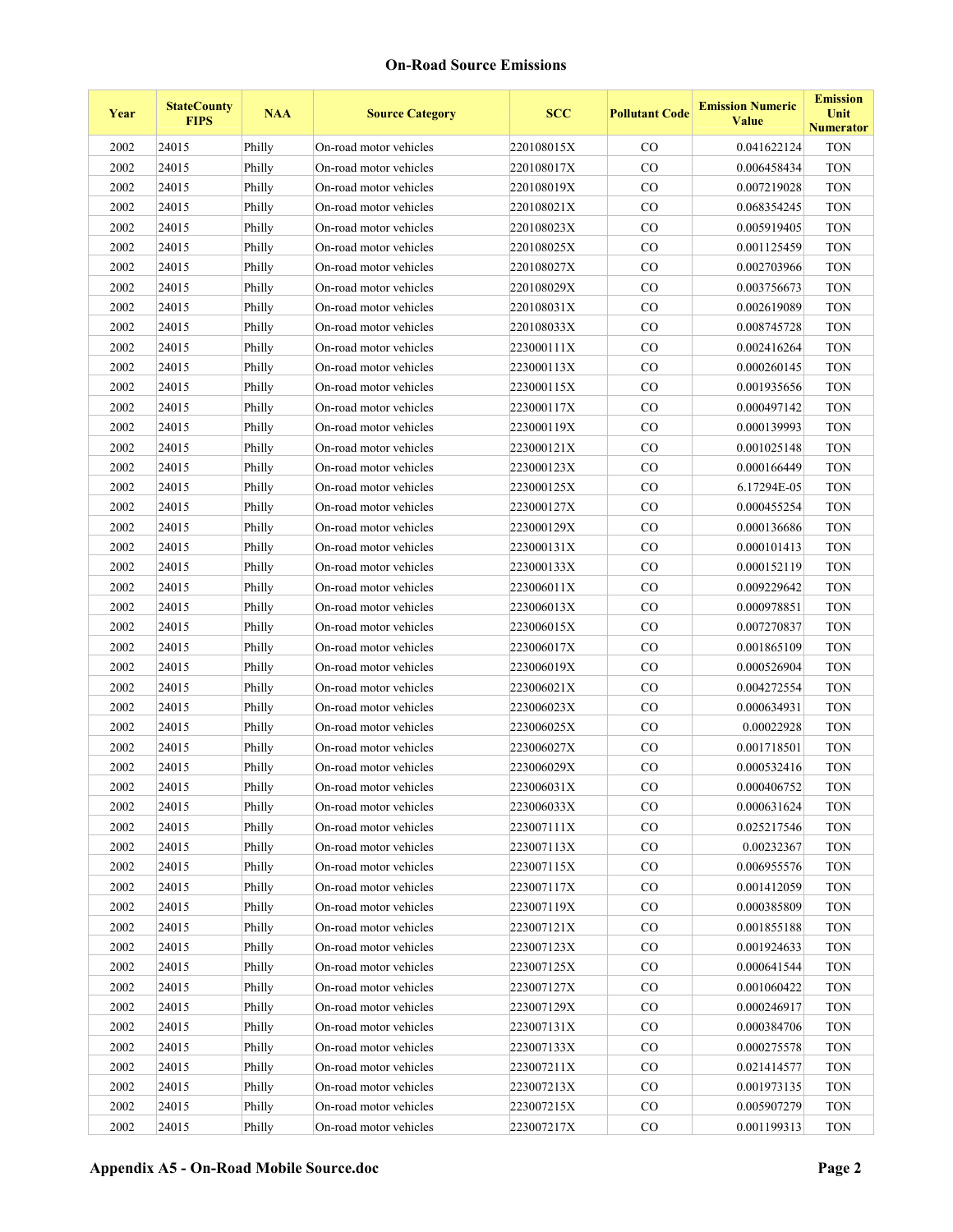| Year | <b>StateCounty</b><br><b>FIPS</b> | <b>NAA</b>                | <b>Source Category</b> | <b>SCC</b> | <b>Pollutant Code</b> | <b>Emission Numeric</b><br><b>Value</b> | <b>Emission</b><br>Unit<br><b>Numerator</b> |
|------|-----------------------------------|---------------------------|------------------------|------------|-----------------------|-----------------------------------------|---------------------------------------------|
| 2002 | 24015                             | Philly                    | On-road motor vehicles | 223007219X | $\rm CO$              | 0.000328488                             | <b>TON</b>                                  |
| 2002 | 24015                             | Philly                    | On-road motor vehicles | 223007221X | CO                    | 0.001571894                             | <b>TON</b>                                  |
| 2002 | 24015                             | Philly                    | On-road motor vehicles | 223007223X | CO                    | 0.001633623                             | <b>TON</b>                                  |
| 2002 | 24015                             | Philly                    | On-road motor vehicles | 223007225X | CO                    | 0.000544541                             | <b>TON</b>                                  |
| 2002 | 24015                             | Philly                    | On-road motor vehicles | 223007227X | CO                    | 0.000900587                             | <b>TON</b>                                  |
| 2002 | 24015                             | Philly                    | On-road motor vehicles | 223007229X | CO                    | 0.000209439                             | <b>TON</b>                                  |
| 2002 | 24015                             | Philly                    | On-road motor vehicles | 223007231X | CO                    | 0.000326284                             | <b>TON</b>                                  |
| 2002 | 24015                             | Philly                    | On-road motor vehicles | 223007233X | $\rm CO$              | 0.000212746                             | <b>TON</b>                                  |
| 2002 | 24015                             | Philly                    | On-road motor vehicles | 223007311X | CO                    | 0.078151576                             | <b>TON</b>                                  |
| 2002 | 24015                             | Philly                    | On-road motor vehicles | 223007313X | CO                    | 0.007201391                             | <b>TON</b>                                  |
| 2002 | 24015                             | Philly                    | On-road motor vehicles | 223007315X | CO                    | 0.021558979                             | <b>TON</b>                                  |
| 2002 | 24015                             | Philly                    | On-road motor vehicles | 223007317X | CO                    | 0.004378375                             | <b>TON</b>                                  |
| 2002 | 24015                             | Philly                    | On-road motor vehicles | 223007319X | CO                    | 0.001197109                             | <b>TON</b>                                  |
| 2002 | 24015                             | Philly                    | On-road motor vehicles | 223007321X | CO                    | 0.005748547                             | <b>TON</b>                                  |
| 2002 | 24015                             | Philly                    | On-road motor vehicles | 223007323X | $\rm CO$              | 0.005965702                             | <b>TON</b>                                  |
| 2002 | 24015                             | Philly                    | On-road motor vehicles | 223007325X | $\rm CO$              | 0.001987465                             | <b>TON</b>                                  |
| 2002 | 24015                             | Philly                    | On-road motor vehicles | 223007327X | CO                    | 0.003287088                             | <b>TON</b>                                  |
| 2002 | 24015                             | Philly                    | On-road motor vehicles | 223007329X | CO                    | 0.000767208                             | <b>TON</b>                                  |
| 2002 | 24015                             | Philly                    | On-road motor vehicles | 223007331X | CO                    | 0.001193802                             | <b>TON</b>                                  |
| 2002 | 24015                             | Philly                    | On-road motor vehicles | 223007333X | CO                    | 0.000853188                             | <b>TON</b>                                  |
| 2002 | 24015                             | Philly                    | On-road motor vehicles | 223007411X | $\rm CO$              | 0.551958595                             | <b>TON</b>                                  |
| 2002 | 24015                             | Philly                    | On-road motor vehicles | 223007413X | $\rm CO$              | 0.050859482                             | <b>TON</b>                                  |
| 2002 | 24015                             | Philly                    | On-road motor vehicles | 223007415X | $\rm CO$              | 0.152260981                             | <b>TON</b>                                  |
| 2002 | 24015                             | Philly                    | On-road motor vehicles | 223007417X | $\rm CO$              | 0.030918694                             | <b>TON</b>                                  |
| 2002 | 24015                             | Philly                    | On-road motor vehicles | 223007419X | CO                    | 0.008454718                             | <b>TON</b>                                  |
| 2002 | 24015                             | Philly                    | On-road motor vehicles | 223007421X | $\rm CO$              | 0.040611306                             | <b>TON</b>                                  |
| 2002 | 24015                             | Philly                    | On-road motor vehicles | 223007423X | CO                    | 0.04212588                              | <b>TON</b>                                  |
| 2002 | 24015                             | Philly                    | On-road motor vehicles | 223007425X | CO                    | 0.014036816                             | <b>TON</b>                                  |
| 2002 | 24015                             | Philly                    | On-road motor vehicles | 223007427X | $\rm CO$              | 0.023216854                             | <b>TON</b>                                  |
| 2002 | 24015                             | Philly                    | On-road motor vehicles | 223007429X | $\rm CO$              | 0.005410138                             | <b>TON</b>                                  |
| 2002 | 24015                             | Philly                    | On-road motor vehicles | 223007431X | $\rm CO$              | 0.00842716                              | <b>TON</b>                                  |
| 2002 | 24015                             | Philly                    | On-road motor vehicles | 223007433X | CO                    | 0.00603625                              | <b>TON</b>                                  |
| 2002 | 24015                             | Philly                    | On-road motor vehicles | 223007511X | $_{\rm CO}$           | 0.08639465                              | <b>TON</b>                                  |
| 2002 | 24015                             | Philly                    | On-road motor vehicles | 223007513X | CO                    | 0.003283782                             | <b>TON</b>                                  |
| 2002 | 24015                             | Philly                    | On-road motor vehicles | 223007515X | CO                    | 0.018512195                             | <b>TON</b>                                  |
| 2002 | 24015                             | Philly                    | On-road motor vehicles | 223007517X | CO                    | 0.004847959                             | <b>TON</b>                                  |
| 2002 | 24015                             | Philly                    | On-road motor vehicles | 223007519X | CO                    | 0.000867518                             | <b>TON</b>                                  |
| 2002 | 24015                             | Philly                    | On-road motor vehicles | 223007521X | $\rm CO$              | 0.002918917                             | <b>TON</b>                                  |
| 2002 | 24015                             | Philly                    | On-road motor vehicles | 223007523X | CO                    | 0.005664771                             | <b>TON</b>                                  |
| 2002 | 24015                             | Philly                    | On-road motor vehicles | 223007525X | $\rm CO$              | 0.001906996                             | <b>TON</b>                                  |
| 2002 | 24015                             | Philly                    | On-road motor vehicles | 223007527X | $_{\rm CO}$           | 0.003485504                             | <b>TON</b>                                  |
| 2002 | 24015                             | Philly                    | On-road motor vehicles | 223007529X | CO                    | 0.000933657                             | <b>TON</b>                                  |
| 2002 | 24015                             | Philly                    | On-road motor vehicles | 223007531X | CO                    | 0.000303135                             | <b>TON</b>                                  |
| 2002 | 24015                             | Philly                    | On-road motor vehicles | 223007533X | $_{\rm CO}$           | 0.000730832                             | <b>TON</b>                                  |
| 2002 |                                   | <b>Cecil County TOTAL</b> |                        |            | $\bf{CO}$             | 53.76720293                             |                                             |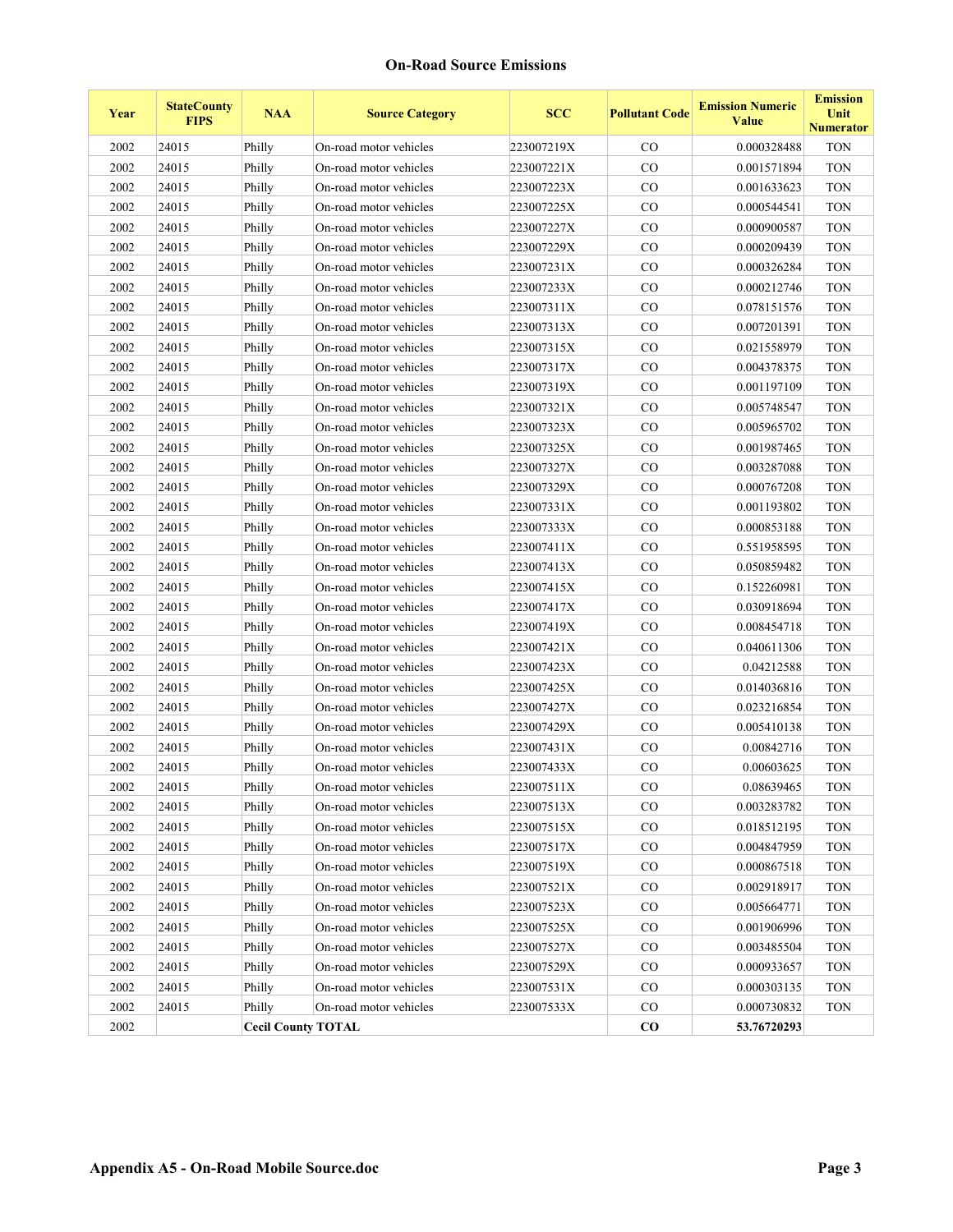| Year | <b>StateCounty</b><br><b>FIPS</b> | <b>NAA</b> | <b>Source Category</b> | <b>SCC</b> | <b>Pollutant Code</b> | <b>Emission Numeric</b><br><b>Value</b> | <b>Emission</b><br>Unit<br><b>Numerator</b> |
|------|-----------------------------------|------------|------------------------|------------|-----------------------|-----------------------------------------|---------------------------------------------|
| 2002 | 24015                             | Philly     | On-road motor vehicles | 220100111X | <b>NO<sub>x</sub></b> | 0.694077222                             | <b>TON</b>                                  |
| 2002 | 24015                             | Philly     | On-road motor vehicles | 220100113X | <b>NOx</b>            | 0.076771484                             | <b>TON</b>                                  |
| 2002 | 24015                             | Philly     | On-road motor vehicles | 220100115X | <b>NO<sub>x</sub></b> | 0.572507859                             | <b>TON</b>                                  |
| 2002 | 24015                             | Philly     | On-road motor vehicles | 220100117X | NOx                   | 0.14559421                              | <b>TON</b>                                  |
| 2002 | 24015                             | Philly     | On-road motor vehicles | 220100119X | <b>NOx</b>            | 0.040634454                             | <b>TON</b>                                  |
| 2002 | 24015                             | Philly     | On-road motor vehicles | 220100121X | <b>NO</b> x           | 0.160283594                             | <b>TON</b>                                  |
| 2002 | 24015                             | Philly     | On-road motor vehicles | 220100123X | NOx                   | 0.047592235                             | <b>TON</b>                                  |
| 2002 | 24015                             | Philly     | On-road motor vehicles | 220100125X | <b>NO<sub>x</sub></b> | 0.018760214                             | <b>TON</b>                                  |
| 2002 | 24015                             | Philly     | On-road motor vehicles | 220100127X | <b>NO</b> x           | 0.129179712                             | <b>TON</b>                                  |
| 2002 | 24015                             | Philly     | On-road motor vehicles | 220100129X | <b>NOx</b>            | 0.034067994                             | <b>TON</b>                                  |
| 2002 | 24015                             | Philly     | On-road motor vehicles | 220100131X | <b>NOx</b>            | 0.023508966                             | <b>TON</b>                                  |
| 2002 | 24015                             | Philly     | On-road motor vehicles | 220100133X | <b>NO</b> x           | 0.023597151                             | <b>TON</b>                                  |
| 2002 | 24015                             | Philly     | On-road motor vehicles | 220102011X | NOx                   | 0.417908878                             | <b>TON</b>                                  |
| 2002 | 24015                             | Philly     | On-road motor vehicles | 220102013X | <b>NO</b> x           | 0.045280691                             | <b>TON</b>                                  |
| 2002 | 24015                             | Philly     | On-road motor vehicles | 220102015X | <b>NOx</b>            | 0.338435632                             | <b>TON</b>                                  |
| 2002 | 24015                             | Philly     | On-road motor vehicles | 220102017X | <b>NOx</b>            | 0.085218486                             | <b>TON</b>                                  |
| 2002 | 24015                             | Philly     | On-road motor vehicles | 220102019X | <b>NOx</b>            | 0.023664392                             | <b>TON</b>                                  |
| 2002 | 24015                             | Philly     | On-road motor vehicles | 220102021X | NOx                   | 0.087810016                             | <b>TON</b>                                  |
| 2002 | 24015                             | Philly     | On-road motor vehicles | 220102023X | <b>NOx</b>            | 0.028694232                             | <b>TON</b>                                  |
| 2002 | 24015                             | Philly     | On-road motor vehicles | 220102025X | NOx                   | 0.011176321                             | <b>TON</b>                                  |
| 2002 | 24015                             | Philly     | On-road motor vehicles | 220102027X | <b>NOx</b>            | 0.075119121                             | <b>TON</b>                                  |
| 2002 | 24015                             | Philly     | On-road motor vehicles | 220102029X | NOx                   | 0.019504274                             | <b>TON</b>                                  |
| 2002 | 24015                             | Philly     | On-road motor vehicles | 220102031X | <b>NO</b> x           | 0.013390862                             | <b>TON</b>                                  |
| 2002 | 24015                             | Philly     | On-road motor vehicles | 220102033X | <b>NOx</b>            | 0.012970882                             | <b>TON</b>                                  |
| 2002 | 24015                             | Philly     | On-road motor vehicles | 220104011X | <b>NOx</b>            | 0.188406829                             | <b>TON</b>                                  |
| 2002 | 24015                             | Philly     | On-road motor vehicles | 220104013X | <b>NOx</b>            | 0.02072894                              | <b>TON</b>                                  |
| 2002 | 24015                             | Philly     | On-road motor vehicles | 220104015X | NOx                   | 0.15461772                              | <b>TON</b>                                  |
| 2002 | 24015                             | Philly     | On-road motor vehicles | 220104017X | <b>NO</b> x           | 0.039190428                             | <b>TON</b>                                  |
| 2002 | 24015                             | Philly     | On-road motor vehicles | 220104019X | <b>NOx</b>            | 0.010929404                             | <b>TON</b>                                  |
| 2002 | 24015                             | Philly     | On-road motor vehicles | 220104021X | <b>NO</b> x           | 0.041153642                             | <b>TON</b>                                  |
| 2002 | 24015                             | Philly     | On-road motor vehicles | 220104023X | <b>NOx</b>            | 0.01292679                              | <b>TON</b>                                  |
| 2002 | 24015                             | Philly     | On-road motor vehicles | 220104025X | <b>NO</b> x           | 0.005083854                             | <b>TON</b>                                  |
| 2002 | 24015                             | Philly     | On-road motor vehicles | 220104027X | NOx                   | 0.034732687                             | <b>TON</b>                                  |
| 2002 | 24015                             | Philly     | On-road motor vehicles | 220104029X | <b>NOx</b>            | 0.009019101                             | <b>TON</b>                                  |
| 2002 | 24015                             | Philly     | On-road motor vehicles | 220104031X | <b>NOx</b>            | 0.006156401                             | <b>TON</b>                                  |
| 2002 | 24015                             | Philly     | On-road motor vehicles | 220104033X | NOx                   | 0.006082547                             | <b>TON</b>                                  |
| 2002 | 24015                             | Philly     | On-road motor vehicles | 220107011X | NOx                   | 0.639543741                             | <b>TON</b>                                  |
| 2002 | 24015                             | Philly     | On-road motor vehicles | 220107013X | <b>NOx</b>            | 0.061215685                             | <b>TON</b>                                  |
| 2002 | 24015                             | Philly     | On-road motor vehicles | 220107015X | NOx                   | 0.189621575                             | <b>TON</b>                                  |
| 2002 | 24015                             | Philly     | On-road motor vehicles | 220107017X | NOx                   | 0.037717742                             | <b>TON</b>                                  |
| 2002 | 24015                             | Philly     | On-road motor vehicles | 220107019X | $\rm NOx$             | 0.009812764                             | <b>TON</b>                                  |
| 2002 | 24015                             | Philly     | On-road motor vehicles | 220107021X | NOx                   | 0.012931199                             | <b>TON</b>                                  |
| 2002 | 24015                             | Philly     | On-road motor vehicles | 220107023X | NOx                   | 0.048208427                             | <b>TON</b>                                  |
| 2002 | 24015                             | Philly     | On-road motor vehicles | 220107025X | NOx                   | 0.01829063                              | <b>TON</b>                                  |
| 2002 | 24015                             | Philly     | On-road motor vehicles | 220107027X | NOx                   | 0.025816101                             | <b>TON</b>                                  |
| 2002 | 24015                             | Philly     | On-road motor vehicles | 220107029X | NOx                   | 0.004004692                             | <b>TON</b>                                  |
| 2002 | 24015                             | Philly     | On-road motor vehicles | 220107031X | NOx                   | 0.004253814                             | <b>TON</b>                                  |
| 2002 | 24015                             | Philly     | On-road motor vehicles | 220107033X | NOx                   | 0.002044785                             | <b>TON</b>                                  |
| 2002 | 24015                             | Philly     | On-road motor vehicles | 220108011X | <b>NO</b> x           | 0.007371147                             | <b>TON</b>                                  |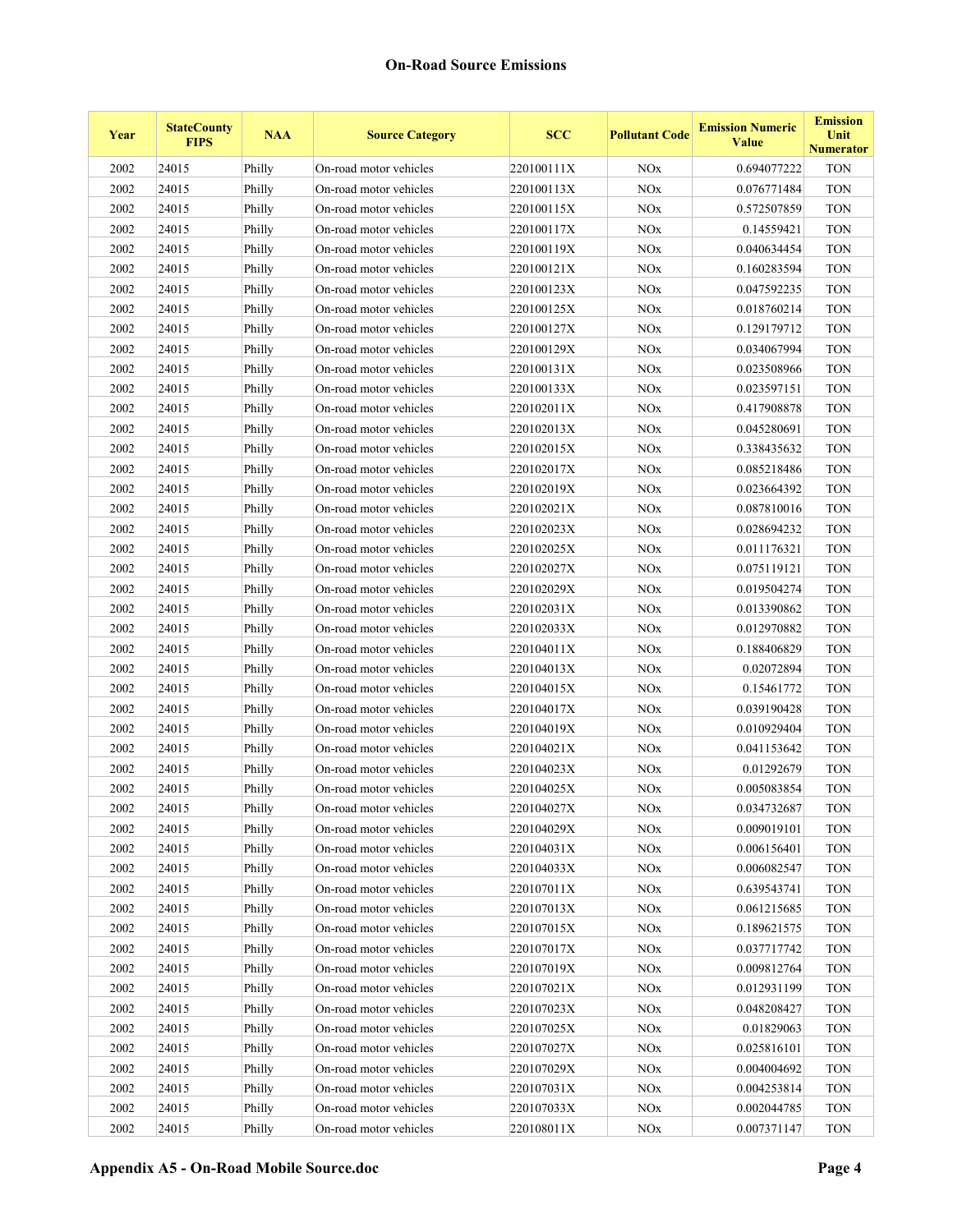| Year     | <b>StateCounty</b><br><b>FIPS</b> | <b>NAA</b> | <b>Source Category</b> | <b>SCC</b> | <b>Pollutant Code</b> | <b>Emission Numeric</b><br><b>Value</b> | <b>Emission</b><br>Unit<br><b>Numerator</b> |
|----------|-----------------------------------|------------|------------------------|------------|-----------------------|-----------------------------------------|---------------------------------------------|
| 2002     | 24015                             | Philly     | On-road motor vehicles | 220108013X | <b>NO<sub>x</sub></b> | 0.001075855                             | <b>TON</b>                                  |
| 2002     | 24015                             | Philly     | On-road motor vehicles | 220108015X | $\rm NOx$             | 0.00459994                              | <b>TON</b>                                  |
| 2002     | 24015                             | Philly     | On-road motor vehicles | 220108017X | <b>NO<sub>x</sub></b> | 0.000784845                             | <b>TON</b>                                  |
| 2002     | 24015                             | Philly     | On-road motor vehicles | 220108019X | <b>NO<sub>x</sub></b> | 0.000835551                             | <b>TON</b>                                  |
| 2002     | 24015                             | Philly     | On-road motor vehicles | 220108021X | <b>NO<sub>x</sub></b> | 0.002615782                             | <b>TON</b>                                  |
| 2002     | 24015                             | Philly     | On-road motor vehicles | 220108023X | <b>NO<sub>x</sub></b> | 0.000450845                             | <b>TON</b>                                  |
| 2002     | 24015                             | Philly     | On-road motor vehicles | 220108025X | NOx                   | 0.000165347                             | <b>TON</b>                                  |
| 2002     | 24015                             | Philly     | On-road motor vehicles | 220108027X | <b>NO<sub>x</sub></b> | 0.000299828                             | <b>TON</b>                                  |
| 2002     | 24015                             | Philly     | On-road motor vehicles | 220108029X | $\rm NOx$             | 0.000286601                             | <b>TON</b>                                  |
| 2002     | 24015                             | Philly     | On-road motor vehicles | 220108031X | <b>NO<sub>x</sub></b> | 0.000160937                             | <b>TON</b>                                  |
| 2002     | 24015                             | Philly     | On-road motor vehicles | 220108033X | <b>NO<sub>x</sub></b> | 0.000358251                             | <b>TON</b>                                  |
| 2002     | 24015                             | Philly     | On-road motor vehicles | 223000111X | <b>NO<sub>x</sub></b> | 0.003561564                             | <b>TON</b>                                  |
| 2002     | 24015                             | Philly     | On-road motor vehicles | 223000113X | <b>NO<sub>x</sub></b> | 0.00029101                              | <b>TON</b>                                  |
| 2002     | 24015                             | Philly     | On-road motor vehicles | 223000115X | NOx                   | 0.002223359                             | <b>TON</b>                                  |
| 2002     | 24015                             | Philly     | On-road motor vehicles | 223000117X | <b>NO<sub>x</sub></b> | 0.000488323                             | <b>TON</b>                                  |
| 2002     | 24015                             | Philly     | On-road motor vehicles | 223000119X | $\rm NOx$             | 0.00012897                              | <b>TON</b>                                  |
| 2002     | 24015                             | Philly     | On-road motor vehicles | 223000121X | <b>NO<sub>x</sub></b> | 0.000648158                             | <b>TON</b>                                  |
| 2002     | 24015                             | Philly     | On-road motor vehicles | 223000123X | <b>NO<sub>x</sub></b> | 0.000249122                             | <b>TON</b>                                  |
| 2002     | 24015                             | Philly     | On-road motor vehicles | 223000125X | <b>NO<sub>x</sub></b> | 7.05478E-05                             | <b>TON</b>                                  |
| 2002     | 24015                             | Philly     | On-road motor vehicles | 223000127X | <b>NO<sub>x</sub></b> | 0.000410059                             | <b>TON</b>                                  |
| 2002     | 24015                             | Philly     | On-road motor vehicles | 223000129X | <b>NO<sub>x</sub></b> | 0.000103617                             | <b>TON</b>                                  |
| 2002     | 24015                             | Philly     | On-road motor vehicles | 223000131X | <b>NO<sub>x</sub></b> | 7.16502E-05                             | <b>TON</b>                                  |
| 2002     | 24015                             | Philly     | On-road motor vehicles | 223000133X | $\rm NOx$             | 9.5901E-05                              | <b>TON</b>                                  |
| 2002     | 24015                             | Philly     | On-road motor vehicles | 223006011X | <b>NO<sub>x</sub></b> | 0.016372611                             | <b>TON</b>                                  |
| 2002     | 24015                             | Philly     | On-road motor vehicles | 223006013X | <b>NO<sub>x</sub></b> | 0.001332693                             | <b>TON</b>                                  |
| 2002     | 24015                             | Philly     | On-road motor vehicles | 223006015X | NOx                   | 0.010182038                             | <b>TON</b>                                  |
| 2002     | 24015                             | Philly     | On-road motor vehicles | 223006017X | <b>NO<sub>x</sub></b> | 0.002227769                             | <b>TON</b>                                  |
| 2002     | 24015                             | Philly     | On-road motor vehicles | 223006019X | NOx                   | 0.000588634                             | <b>TON</b>                                  |
| 2002     | 24015                             | Philly     | On-road motor vehicles | 223006021X | NOx                   | 0.002965214                             | <b>TON</b>                                  |
| 2002     | 24015                             | Philly     | On-road motor vehicles | 223006023X | $\rm NOx$             | 0.001146402                             | <b>TON</b>                                  |
| 2002     | 24015                             | Philly     | On-road motor vehicles | 223006025X | <b>NO</b> x           | 0.000320772                             | <b>TON</b>                                  |
| 2002     | 24015                             | Philly     | On-road motor vehicles | 223006027X | NOx                   | 0.001868415                             | <b>TON</b>                                  |
| $2002\,$ | 24015                             | Philly     | On-road motor vehicles | 223006029X | $\rm NOx$             | 0.000470686                             | <b>TON</b>                                  |
| 2002     | 24015                             | Philly     | On-road motor vehicles | 223006031X | NOx                   | 0.000326284                             | <b>TON</b>                                  |
| 2002     | 24015                             | Philly     | On-road motor vehicles | 223006033X | NOx                   | 0.000438719                             | <b>TON</b>                                  |
| 2002     | 24015                             | Philly     | On-road motor vehicles | 223007111X | NOx                   | 0.185272962                             | <b>TON</b>                                  |
| 2002     | 24015                             | Philly     | On-road motor vehicles | 223007113X | NOx                   | 0.013913357                             | <b>TON</b>                                  |
| 2002     | 24015                             | Philly     | On-road motor vehicles | 223007115X | NOx                   | 0.042766322                             | <b>TON</b>                                  |
| 2002     | 24015                             | Philly     | On-road motor vehicles | 223007117X | NOx                   | 0.00741083                              | <b>TON</b>                                  |
| 2002     | 24015                             | Philly     | On-road motor vehicles | 223007119X | NOx                   | 0.001889359                             | <b>TON</b>                                  |
| 2002     | 24015                             | Philly     | On-road motor vehicles | 223007121X | NOx                   | 0.004063115                             | <b>TON</b>                                  |
| 2002     | 24015                             | Philly     | On-road motor vehicles | 223007123X | NOx                   | 0.0143631                               | <b>TON</b>                                  |
| 2002     | 24015                             | Philly     | On-road motor vehicles | 223007125X | NOx                   | 0.003991465                             | <b>TON</b>                                  |
| 2002     | 24015                             | Philly     | On-road motor vehicles | 223007127X | NOx                   | 0.004939451                             | <b>TON</b>                                  |
| 2002     | 24015                             | Philly     | On-road motor vehicles | 223007129X | NOx                   | 0.000850983                             | <b>TON</b>                                  |
| 2002     | 24015                             | Philly     | On-road motor vehicles | 223007131X | NOx                   | 0.001075855                             | <b>TON</b>                                  |
| 2002     | 24015                             | Philly     | On-road motor vehicles | 223007133X | <b>NOx</b>            | 0.000608475                             | <b>TON</b>                                  |
| 2002     | 24015                             | Philly     | On-road motor vehicles | 223007211X | <b>NOx</b>            | 0.161021039                             | <b>TON</b>                                  |
| 2002     | 24015                             | Philly     | On-road motor vehicles | 223007213X | <b>NOx</b>            | 0.012091239                             | <b>TON</b>                                  |
| 2002     | 24015                             | Philly     | On-road motor vehicles | 223007215X | NOx                   | 0.037165485                             | <b>TON</b>                                  |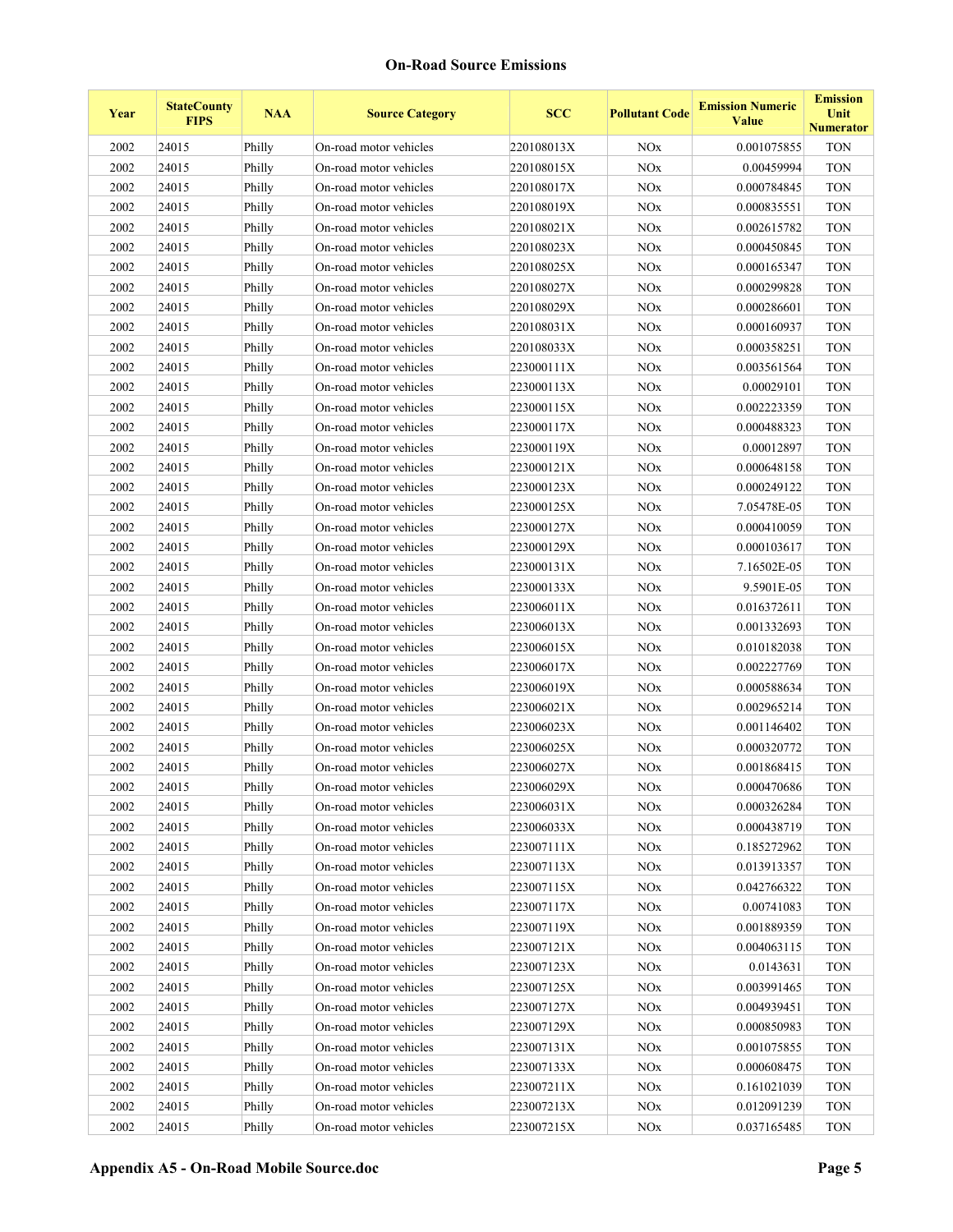| Year | <b>StateCounty</b><br><b>FIPS</b> | <b>NAA</b>                | <b>Source Category</b> | <b>SCC</b> | <b>Pollutant Code</b> | <b>Emission Numeric</b><br><b>Value</b> | <b>Emission</b><br>Unit<br><b>Numerator</b> |
|------|-----------------------------------|---------------------------|------------------------|------------|-----------------------|-----------------------------------------|---------------------------------------------|
| 2002 | 24015                             | Philly                    | On-road motor vehicles | 223007217X | <b>NOx</b>            | 0.006443002                             | <b>TON</b>                                  |
| 2002 | 24015                             | Philly                    | On-road motor vehicles | 223007219X | <b>NO<sub>x</sub></b> | 0.001657874                             | <b>TON</b>                                  |
| 2002 | 24015                             | Philly                    | On-road motor vehicles | 223007221X | NOx                   | 0.003539517                             | <b>TON</b>                                  |
| 2002 | 24015                             | Philly                    | On-road motor vehicles | 223007223X | <b>NO<sub>x</sub></b> | 0.012475945                             | <b>TON</b>                                  |
| 2002 | 24015                             | Philly                    | On-road motor vehicles | 223007225X | NOx                   | 0.003471174                             | <b>TON</b>                                  |
| 2002 | 24015                             | Philly                    | On-road motor vehicles | 223007227X | NOx                   | 0.004296804                             | <b>TON</b>                                  |
| 2002 | 24015                             | Philly                    | On-road motor vehicles | 223007229X | NOx                   | 0.00073965                              | <b>TON</b>                                  |
| 2002 | 24015                             | Philly                    | On-road motor vehicles | 223007231X | NOx                   | 0.000939168                             | <b>TON</b>                                  |
| 2002 | 24015                             | Philly                    | On-road motor vehicles | 223007233X | <b>NO<sub>x</sub></b> | 0.000569894                             | <b>TON</b>                                  |
| 2002 | 24015                             | Philly                    | On-road motor vehicles | 223007311X | NOx                   | 0.715765172                             | <b>TON</b>                                  |
| 2002 | 24015                             | Philly                    | On-road motor vehicles | 223007313X | <b>NO<sub>x</sub></b> | 0.051871403                             | <b>TON</b>                                  |
| 2002 | 24015                             | Philly                    | On-road motor vehicles | 223007315X | <b>NO<sub>x</sub></b> | 0.15937529                              | <b>TON</b>                                  |
| 2002 | 24015                             | Philly                    | On-road motor vehicles | 223007317X | <b>NO<sub>x</sub></b> | 0.027697744                             | <b>TON</b>                                  |
| 2002 | 24015                             | Philly                    | On-road motor vehicles | 223007319X | <b>NO<sub>x</sub></b> | 0.007074626                             | <b>TON</b>                                  |
| 2002 | 24015                             | Philly                    | On-road motor vehicles | 223007321X | NOx                   | 0.014899925                             | <b>TON</b>                                  |
| 2002 | 24015                             | Philly                    | On-road motor vehicles | 223007323X | <b>NO<sub>x</sub></b> | 0.055450603                             | <b>TON</b>                                  |
| 2002 | 24015                             | Philly                    | On-road motor vehicles | 223007325X | NOx                   | 0.01575201                              | <b>TON</b>                                  |
| 2002 | 24015                             | Philly                    | On-road motor vehicles | 223007327X | <b>NO<sub>x</sub></b> | 0.018479125                             | <b>TON</b>                                  |
| 2002 | 24015                             | Philly                    | On-road motor vehicles | 223007329X | <b>NO<sub>x</sub></b> | 0.003191188                             | <b>TON</b>                                  |
| 2002 | 24015                             | Philly                    | On-road motor vehicles | 223007331X | <b>NO<sub>x</sub></b> | 0.004025636                             | <b>TON</b>                                  |
| 2002 | 24015                             | Philly                    | On-road motor vehicles | 223007333X | <b>NO<sub>x</sub></b> | 0.002227769                             | <b>TON</b>                                  |
| 2002 | 24015                             | Philly                    | On-road motor vehicles | 223007411X | $\rm NOx$             | 4.674561705                             | <b>TON</b>                                  |
| 2002 | 24015                             | Philly                    | On-road motor vehicles | 223007413X | <b>NO<sub>x</sub></b> | 0.315797492                             | <b>TON</b>                                  |
| 2002 | 24015                             | Philly                    | On-road motor vehicles | 223007415X | <b>NO<sub>x</sub></b> | 0.964395607                             | <b>TON</b>                                  |
| 2002 | 24015                             | Philly                    | On-road motor vehicles | 223007417X | <b>NO<sub>x</sub></b> | 0.173556508                             | <b>TON</b>                                  |
| 2002 | 24015                             | Philly                    | On-road motor vehicles | 223007419X | <b>NO<sub>x</sub></b> | 0.045020546                             | <b>TON</b>                                  |
| 2002 | 24015                             | Philly                    | On-road motor vehicles | 223007421X | <b>NO<sub>x</sub></b> | 0.073958389                             | <b>TON</b>                                  |
| 2002 | 24015                             | Philly                    | On-road motor vehicles | 223007423X | <b>NO<sub>x</sub></b> | 0.359857925                             | <b>TON</b>                                  |
| 2002 | 24015                             | Philly                    | On-road motor vehicles | 223007425X | $\rm NOx$             | 0.113218262                             | <b>TON</b>                                  |
| 2002 | 24015                             | Philly                    | On-road motor vehicles | 223007427X | <b>NO<sub>x</sub></b> | 0.117536011                             | <b>TON</b>                                  |
| 2002 | 24015                             | Philly                    | On-road motor vehicles | 223007429X | NOx                   | 0.020332108                             | <b>TON</b>                                  |
| 2002 | 24015                             | Philly                    | On-road motor vehicles | 223007431X | <b>NOx</b>            | 0.02516684                              | <b>TON</b>                                  |
| 2002 | 24015                             | Philly                    | On-road motor vehicles | 223007433X | $\rm NOx$             | 0.011120104                             | <b>TON</b>                                  |
| 2002 | 24015                             | Philly                    | On-road motor vehicles | 223007511X | NOx                   | 0.675631166                             | <b>TON</b>                                  |
| 2002 | 24015                             | Philly                    | On-road motor vehicles | 223007513X | $\rm NOx$             | 0.02103428                              | <b>TON</b>                                  |
| 2002 | 24015                             | Philly                    | On-road motor vehicles | 223007515X | $\rm NOx$             | 0.121956274                             | <b>TON</b>                                  |
| 2002 | 24015                             | Philly                    | On-road motor vehicles | 223007517X | NOx                   | 0.027994265                             | <b>TON</b>                                  |
| 2002 | 24015                             | Philly                    | On-road motor vehicles | 223007519X | NOx                   | 0.005542415                             | <b>TON</b>                                  |
| 2002 | 24015                             | Philly                    | On-road motor vehicles | 223007521X | NOx                   | 0.010356203                             | <b>TON</b>                                  |
| 2002 | 24015                             | Philly                    | On-road motor vehicles | 223007523X | NOx                   | 0.045009523                             | <b>TON</b>                                  |
| 2002 | 24015                             | Philly                    | On-road motor vehicles | 223007525X | NOx                   | 0.012641291                             | <b>TON</b>                                  |
| 2002 | 24015                             | Philly                    | On-road motor vehicles | 223007527X | NOx                   | 0.017453977                             | <b>TON</b>                                  |
| 2002 | 24015                             | Philly                    | On-road motor vehicles | 223007529X | $\rm NOx$             | 0.003927531                             | <b>TON</b>                                  |
| 2002 | 24015                             | Philly                    | On-road motor vehicles | 223007531X | NOx                   | 0.001470482                             | <b>TON</b>                                  |
| 2002 | 24015                             | Philly                    | On-road motor vehicles | 223007533X | $\rm NOx$             | 0.003023636                             | <b>TON</b>                                  |
| 2002 |                                   | <b>Cecil County TOTAL</b> |                        |            | NOx                   | 14.21575492                             |                                             |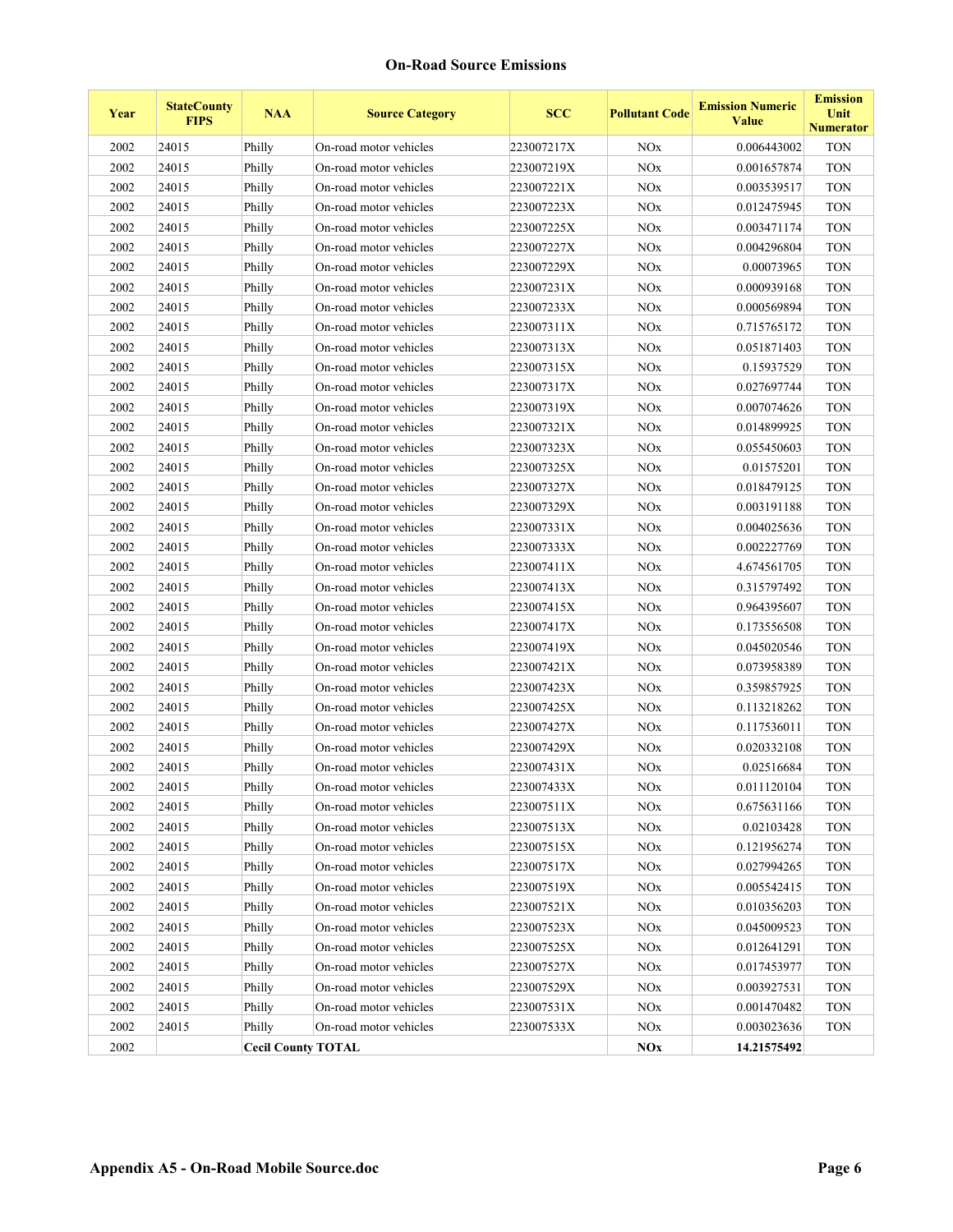| Year | <b>StateCounty</b><br><b>FIPS</b> | <b>NAA</b> | <b>Source Category</b> | <b>SCC</b> | <b>Pollutant Code</b> | <b>Emission Numeric</b><br><b>Value</b> | <b>Emission</b><br>Unit<br><b>Numerator</b> |
|------|-----------------------------------|------------|------------------------|------------|-----------------------|-----------------------------------------|---------------------------------------------|
| 2002 | 24015                             | Philly     | On-road motor vehicles | 2201001110 | <b>VOC</b>            | 0.687564774                             | <b>TON</b>                                  |
| 2002 | 24015                             | Philly     | On-road motor vehicles | 2201001130 | <b>VOC</b>            | 0.081805734                             | <b>TON</b>                                  |
| 2002 | 24015                             | Philly     | On-road motor vehicles | 2201001150 | <b>VOC</b>            | 0.603465134                             | <b>TON</b>                                  |
| 2002 | 24015                             | Philly     | On-road motor vehicles | 2201001170 | <b>VOC</b>            | 0.159735745                             | <b>TON</b>                                  |
| 2002 | 24015                             | Philly     | On-road motor vehicles | 2201001190 | <b>VOC</b>            | 0.045525404                             | <b>TON</b>                                  |
| 2002 | 24015                             | Philly     | On-road motor vehicles | 2201001210 | <b>VOC</b>            | 0.25794275                              | <b>TON</b>                                  |
| 2002 | 24015                             | Philly     | On-road motor vehicles | 2201001230 | <b>VOC</b>            | 0.046812902                             | <b>TON</b>                                  |
| 2002 | 24015                             | Philly     | On-road motor vehicles | 2201001250 | <b>VOC</b>            | 0.01949325                              | <b>TON</b>                                  |
| 2002 | 24015                             | Philly     | On-road motor vehicles | 2201001270 | <b>VOC</b>            | 0.145769477                             | <b>TON</b>                                  |
| 2002 | 24015                             | Philly     | On-road motor vehicles | 2201001290 | <b>VOC</b>            | 0.040291636                             | <b>TON</b>                                  |
| 2002 | 24015                             | Philly     | On-road motor vehicles | 2201001310 | <b>VOC</b>            | 0.028121031                             | <b>TON</b>                                  |
| 2002 | 24015                             | Philly     | On-road motor vehicles | 2201001330 | <b>VOC</b>            | 0.038014263                             | <b>TON</b>                                  |
| 2002 | 24015                             | Philly     | On-road motor vehicles | 2201020110 | <b>VOC</b>            | 0.271799889                             | <b>TON</b>                                  |
| 2002 | 24015                             | Philly     | On-road motor vehicles | 2201020130 | <b>VOC</b>            | 0.032295479                             | <b>TON</b>                                  |
| 2002 | 24015                             | Philly     | On-road motor vehicles | 2201020150 | <b>VOC</b>            | 0.238118807                             | <b>TON</b>                                  |
| 2002 | 24015                             | Philly     | On-road motor vehicles | 2201020170 | <b>VOC</b>            | 0.063185513                             | <b>TON</b>                                  |
| 2002 | 24015                             | Philly     | On-road motor vehicles | 2201020190 | <b>VOC</b>            | 0.018023871                             | <b>TON</b>                                  |
| 2002 | 24015                             | Philly     | On-road motor vehicles | 2201020210 | <b>VOC</b>            | 0.106022383                             | <b>TON</b>                                  |
| 2002 | 24015                             | Philly     | On-road motor vehicles | 2201020230 | <b>VOC</b>            | 0.018497864                             | <b>TON</b>                                  |
| 2002 | 24015                             | Philly     | On-road motor vehicles | 2201020250 | <b>VOC</b>            | 0.007737114                             | <b>TON</b>                                  |
| 2002 | 24015                             | Philly     | On-road motor vehicles | 2201020270 | <b>VOC</b>            | 0.057755534                             | <b>TON</b>                                  |
| 2002 | 24015                             | Philly     | On-road motor vehicles | 2201020290 | <b>VOC</b>            | 0.016089317                             | <b>TON</b>                                  |
| 2002 | 24015                             | Philly     | On-road motor vehicles | 2201020310 | <b>VOC</b>            | 0.011351589                             | <b>TON</b>                                  |
| 2002 | 24015                             | Philly     | On-road motor vehicles | 2201020330 | <b>VOC</b>            | 0.015625245                             | <b>TON</b>                                  |
| 2002 | 24015                             | Philly     | On-road motor vehicles | 2201040110 | <b>VOC</b>            | 0.154478829                             | <b>TON</b>                                  |
| 2002 | 24015                             | Philly     | On-road motor vehicles | 2201040130 | <b>VOC</b>            | 0.018687462                             | <b>TON</b>                                  |
| 2002 | 24015                             | Philly     | On-road motor vehicles | 2201040150 | <b>VOC</b>            | 0.137607974                             | <b>TON</b>                                  |
| 2002 | 24015                             | Philly     | On-road motor vehicles | 2201040170 | <b>VOC</b>            | 0.036760937                             | <b>TON</b>                                  |
| 2002 | 24015                             | Philly     | On-road motor vehicles | 2201040190 | <b>VOC</b>            | 0.010513833                             | <b>TON</b>                                  |
| 2002 | 24015                             | Philly     | On-road motor vehicles | 2201040210 | <b>VOC</b>            | 0.061997223                             | <b>TON</b>                                  |
| 2002 | 24015                             | Philly     | On-road motor vehicles | 2201040230 | <b>VOC</b>            | 0.010505015                             | <b>TON</b>                                  |
| 2002 | 24015                             | Philly     | On-road motor vehicles | 2201040250 | <b>VOC</b>            | 0.004448923                             | <b>TON</b>                                  |
| 2002 | 24015                             | Philly     | On-road motor vehicles | 2201040270 | <b>VOC</b>            | 0.033749426                             | <b>TON</b>                                  |
| 2002 | 24015                             | Philly     | On-road motor vehicles | 2201040290 | <b>VOC</b>            | 0.009466638                             | <b>TON</b>                                  |
| 2002 | 24015                             | Philly     | On-road motor vehicles | 2201040310 | <b>VOC</b>            | 0.006679999                             | <b>TON</b>                                  |
| 2002 | 24015                             | Philly     | On-road motor vehicles | 2201040330 | <b>VOC</b>            | 0.009142559                             | <b>TON</b>                                  |
| 2002 | 24015                             | Philly     | On-road motor vehicles | 2201070110 | <b>VOC</b>            | 0.124179633                             | <b>TON</b>                                  |
| 2002 | 24015                             | Philly     | On-road motor vehicles | 2201070130 | <b>VOC</b>            | 0.012973087                             | <b>TON</b>                                  |
| 2002 | 24015                             | Philly     | On-road motor vehicles | 2201070150 | <b>VOC</b>            | 0.040411788                             | <b>TON</b>                                  |
| 2002 | 24015                             | Philly     | On-road motor vehicles | 2201070170 | <b>VOC</b>            | 0.009212005                             | <b>TON</b>                                  |
| 2002 | 24015                             | Philly     | On-road motor vehicles | 2201070190 | <b>VOC</b>            | 0.002435003                             | <b>TON</b>                                  |
| 2002 | 24015                             | Philly     | On-road motor vehicles | 2201070210 | <b>VOC</b>            | 0.01036943                              | <b>TON</b>                                  |
| 2002 | 24015                             | Philly     | On-road motor vehicles | 2201070230 | <b>VOC</b>            | 0.009119411                             | <b>TON</b>                                  |
| 2002 | 24015                             | Philly     | On-road motor vehicles | 2201070250 | <b>VOC</b>            | 0.003807379                             | <b>TON</b>                                  |
| 2002 | 24015                             | Philly     | On-road motor vehicles | 2201070270 | <b>VOC</b>            | 0.007055886                             | <b>TON</b>                                  |
| 2002 | 24015                             | Philly     | On-road motor vehicles | 2201070290 | <b>VOC</b>            | 0.001617089                             | <b>TON</b>                                  |
| 2002 | 24015                             | Philly     | On-road motor vehicles | 2201070310 | <b>VOC</b>            | 0.002123049                             | <b>TON</b>                                  |
| 2002 | 24015                             | Philly     | On-road motor vehicles | 2201070330 | <b>VOC</b>            | 0.001595043                             | <b>TON</b>                                  |
| 2002 | 24015                             | Philly     | On-road motor vehicles | 2201080110 | <b>VOC</b>            | 0.013804228                             | <b>TON</b>                                  |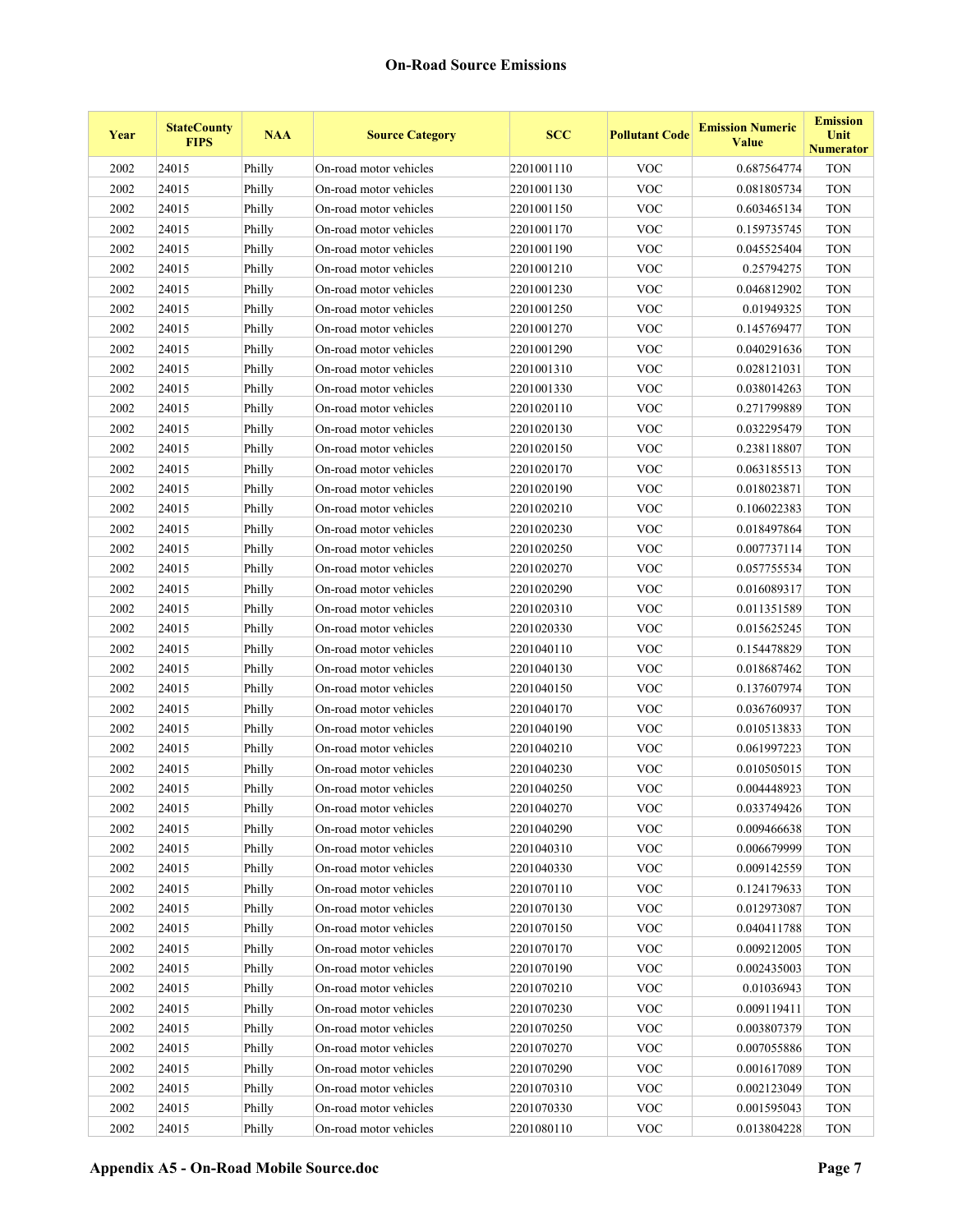| Year     | <b>StateCounty</b><br><b>FIPS</b> | <b>NAA</b> | <b>Source Category</b> | <b>SCC</b> | <b>Pollutant Code</b>     | <b>Emission Numeric</b><br>Value | <b>Emission</b><br>Unit<br><b>Numerator</b> |
|----------|-----------------------------------|------------|------------------------|------------|---------------------------|----------------------------------|---------------------------------------------|
| 2002     | 24015                             | Philly     | On-road motor vehicles | 2201080130 | <b>VOC</b>                | 0.002044785                      | <b>TON</b>                                  |
| 2002     | 24015                             | Philly     | On-road motor vehicles | 2201080150 | <b>VOC</b>                | 0.008636599                      | <b>TON</b>                                  |
| 2002     | 24015                             | Philly     | On-road motor vehicles | 2201080170 | <b>VOC</b>                | 0.001553155                      | <b>TON</b>                                  |
| 2002     | 24015                             | Philly     | On-road motor vehicles | 2201080190 | <b>VOC</b>                | 0.001718501                      | <b>TON</b>                                  |
| 2002     | 24015                             | Philly     | On-road motor vehicles | 2201080210 | <b>VOC</b>                | 0.010376044                      | <b>TON</b>                                  |
| 2002     | 24015                             | Philly     | On-road motor vehicles | 2201080230 | <b>VOC</b>                | 0.00083996                       | <b>TON</b>                                  |
| 2002     | 24015                             | Philly     | On-road motor vehicles | 2201080250 | <b>VOC</b>                | 0.000284396                      | <b>TON</b>                                  |
| 2002     | 24015                             | Philly     | On-road motor vehicles | 2201080270 | <b>VOC</b>                | 0.000629419                      | <b>TON</b>                                  |
| 2002     | 24015                             | Philly     | On-road motor vehicles | 2201080290 | <b>VOC</b>                | 0.000744059                      | <b>TON</b>                                  |
| 2002     | 24015                             | Philly     | On-road motor vehicles | 2201080310 | <b>VOC</b>                | 0.000459663                      | <b>TON</b>                                  |
| 2002     | 24015                             | Philly     | On-road motor vehicles | 2201080330 | <b>VOC</b>                | 0.001327181                      | <b>TON</b>                                  |
| 2002     | 24015                             | Philly     | On-road motor vehicles | 2230001110 | <b>VOC</b>                | 0.00086862                       | <b>TON</b>                                  |
| 2002     | 24015                             | Philly     | On-road motor vehicles | 2230001130 | <b>VOC</b>                | 0.000104719                      | <b>TON</b>                                  |
| 2002     | 24015                             | Philly     | On-road motor vehicles | 2230001150 | <b>VOC</b>                | 0.00076831                       | <b>TON</b>                                  |
| 2002     | 24015                             | Philly     | On-road motor vehicles | 2230001170 | <b>VOC</b>                | 0.000207234                      | <b>TON</b>                                  |
| 2002     | 24015                             | Philly     | On-road motor vehicles | 2230001190 | <b>VOC</b>                | 5.95247E-05                      | <b>TON</b>                                  |
| 2002     | 24015                             | Philly     | On-road motor vehicles | 2230001210 | <b>VOC</b>                | 0.000406752                      | <b>TON</b>                                  |
| 2002     | 24015                             | Philly     | On-road motor vehicles | 2230001230 | <b>VOC</b>                | 5.95247E-05                      | <b>TON</b>                                  |
| 2002     | 24015                             | Philly     | On-road motor vehicles | 2230001250 | <b>VOC</b>                | 2.42508E-05                      | <b>TON</b>                                  |
| 2002     | 24015                             | Philly     | On-road motor vehicles | 2230001270 | <b>VOC</b>                | 0.000194007                      | <b>TON</b>                                  |
| 2002     | 24015                             | Philly     | On-road motor vehicles | 2230001290 | <b>VOC</b>                | 5.84224E-05                      | <b>TON</b>                                  |
| 2002     | 24015                             | Philly     | On-road motor vehicles | 2230001310 | <b>VOC</b>                | 4.29901E-05                      | <b>TON</b>                                  |
| 2002     | 24015                             | Philly     | On-road motor vehicles | 2230001330 | <b>VOC</b>                | 6.06271E-05                      | <b>TON</b>                                  |
| 2002     | 24015                             | Philly     | On-road motor vehicles | 2230060110 | <b>VOC</b>                | 0.004019022                      | <b>TON</b>                                  |
| 2002     | 24015                             | Philly     | On-road motor vehicles | 2230060130 | <b>VOC</b>                | 0.000487221                      | <b>TON</b>                                  |
| 2002     | 24015                             | Philly     | On-road motor vehicles | 2230060150 | <b>VOC</b>                | 0.003573689                      | <b>TON</b>                                  |
| 2002     | 24015                             | Philly     | On-road motor vehicles | 2230060170 | <b>VOC</b>                | 0.000970033                      | <b>TON</b>                                  |
| 2002     | 24015                             | Philly     | On-road motor vehicles | 2230060190 | <b>VOC</b>                | 0.000281089                      | <b>TON</b>                                  |
| 2002     | 24015                             | Philly     | On-road motor vehicles | 2230060210 | <b>VOC</b>                | 0.002069036                      | <b>TON</b>                                  |
| 2002     | 24015                             | Philly     | On-road motor vehicles | 2230060230 | <b>VOC</b>                | 0.000273373                      | <b>TON</b>                                  |
| 2002     | 24015                             | Philly     | On-road motor vehicles | 2230060250 | <b>VOC</b>                | 0.000113538                      | <b>TON</b>                                  |
| 2002     | 24015                             | Philly     | On-road motor vehicles | 2230060270 | <b>VOC</b>                | 0.000918224                      | <b>TON</b>                                  |
| $2002\,$ | 24015                             | Philly     | On-road motor vehicles | 2230060290 | $\rm VOC$                 | 0.000286601                      | <b>TON</b>                                  |
| 2002     | 24015                             | Philly     | On-road motor vehicles | 2230060310 | <b>VOC</b>                | 0.000213848                      | <b>TON</b>                                  |
| 2002     | 24015                             | Philly     | On-road motor vehicles | 2230060330 | $\ensuremath{\text{VOC}}$ | 0.000306442                      | <b>TON</b>                                  |
| 2002     | 24015                             | Philly     | On-road motor vehicles | 2230071110 | <b>VOC</b>                | 0.004813788                      | <b>TON</b>                                  |
| 2002     | 24015                             | Philly     | On-road motor vehicles | 2230071130 | $\ensuremath{\text{VOC}}$ | 0.000557769                      | <b>TON</b>                                  |
| 2002     | 24015                             | Philly     | On-road motor vehicles | 2230071150 | <b>VOC</b>                | 0.001634726                      | <b>TON</b>                                  |
| 2002     | 24015                             | Philly     | On-road motor vehicles | 2230071170 | <b>VOC</b>                | 0.000364865                      | <b>TON</b>                                  |
| 2002     | 24015                             | Philly     | On-road motor vehicles | 2230071190 | <b>VOC</b>                | 0.000103617                      | <b>TON</b>                                  |
| 2002     | 24015                             | Philly     | On-road motor vehicles | 2230071210 | <b>VOC</b>                | 0.000403445                      | <b>TON</b>                                  |
| 2002     | 24015                             | Philly     | On-road motor vehicles | 2230071230 | <b>VOC</b>                | 0.000360455                      | <b>TON</b>                                  |
| 2002     | 24015                             | Philly     | On-road motor vehicles | 2230071250 | <b>VOC</b>                | 0.000151016                      | <b>TON</b>                                  |
| 2002     | 24015                             | Philly     | On-road motor vehicles | 2230071270 | $\ensuremath{\text{VOC}}$ | 0.000283294                      | <b>TON</b>                                  |
| 2002     | 24015                             | Philly     | On-road motor vehicles | 2230071290 | <b>VOC</b>                | 6.3934E-05                       | <b>TON</b>                                  |
| 2002     | 24015                             | Philly     | On-road motor vehicles | 2230071310 | $\ensuremath{\text{VOC}}$ | 9.47987E-05                      | <b>TON</b>                                  |
| 2002     | 24015                             | Philly     | On-road motor vehicles | 2230071330 | $\ensuremath{\text{VOC}}$ | 5.95247E-05                      | <b>TON</b>                                  |
| 2002     | 24015                             | Philly     | On-road motor vehicles | 2230072110 | <b>VOC</b>                | 0.004054296                      | <b>TON</b>                                  |
| 2002     | 24015                             | Philly     | On-road motor vehicles | 2230072130 | <b>VOC</b>                | 0.000469584                      | <b>TON</b>                                  |
| 2002     | 24015                             | Philly     | On-road motor vehicles | 2230072150 | $\rm VOC$                 | 0.001376785                      | <b>TON</b>                                  |